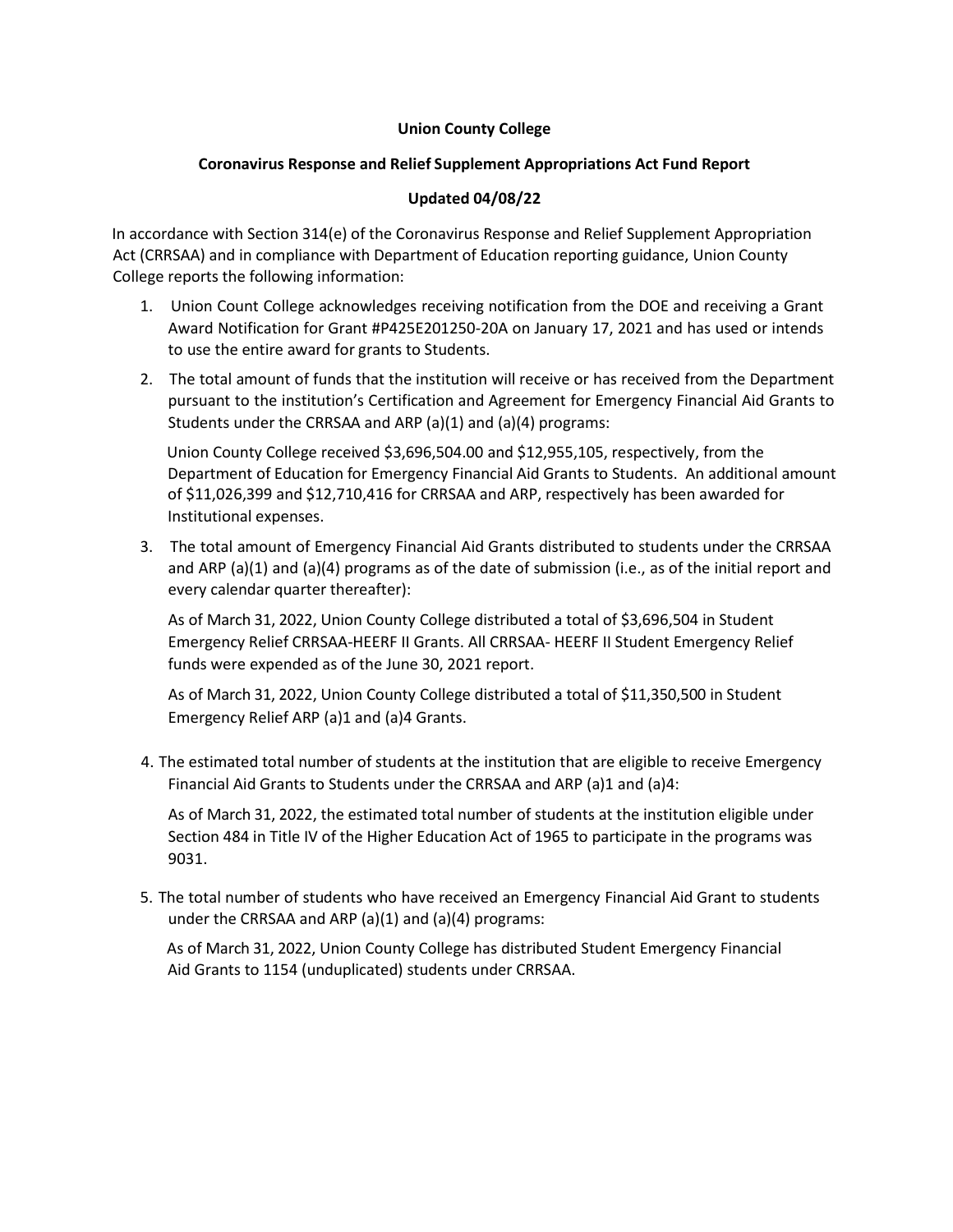As of March 31, 2022, Union County College has distributed Student Emergency Financial Aid Grants to 5937 (unduplicated) students under ARP (a)1 and (a)4.

6. The method(s) used by the institution to determine which students receive Student Emergency Relief CARES Act Grants and how much they would receive under CRRSAA and ARP (a)(1) and  $(a)(4)$ :

Union County College formed a committee consisting of employees in leadership positions to form a coordinated effort to distribute funds to students who have experienced or are faced with disruptions of their education due to COVID- 19. Processes were developed by the Office of Financial Aid consistent with the Department of Education guidelines to determine which students would receive Emergency Financial Aid Grants which consisted of students who were eligible under the requirements of CRRSAA. The availability of these funds and the application process were communicated to the students via an email that was sent to the entire student body. Additionally, this communication was uploaded to Canvas, our internal Learning Management System, for access by all enrolled students. Notification of funds availability was also placed on individual Canvas dashboards, as well as on the Canvas page of the College social worker. The College's Cares Act webpage outlines the process. Applications are validated and those deemed eligible receive funding. The award is determined based on the student's expressed requested needs from the application, taking into account set amounts per category, and the maximum eligibility amount of \$5,000. The students set amounts per category, and maximum funding was determined in an effort to be fair and equitable. After considering the factors above, additional hardship grants of \$250 were provided to eligible students.

Processes were developed by the Office of Financial Aid consistent with the Department of Education guidelines to determine which students would receive Emergency Financial Aid Grants which consisted of students who were eligible under the requirements of ARP (a)1 and (a)4. The availability of these funds and the application process were communicated to the students via an email that was sent to the entire student body. Additionally, this communication was uploaded to Canvas, our internal Learning Management System, for access by all enrolled students. Notification of funds availability was also placed on individual Canvas dashboards, as well as on the Canvas page of the College social worker. The College's Cares Act webpage outlines the process. Applications are validated and those deemed eligible receive funding. The award is determined based on the student's expressed requested need from the application and the maximum eligibility amount of \$1,500.00. Additional hardship grants of \$1,500 were provided to eligible students.

7. Any instructions, directions, or guidance provided by the institution to students concerning the Emergency Financial Aid Grants:

The notifications sent out by Dr. McMenamin and posted in Canvas provided a link to a page that describes the availability of the funds, eligibility requirements and application procedures. The CARES Act landing page can be found at [www.ucc.edu/caresfund.](http://www.ucc.edu/caresfund)